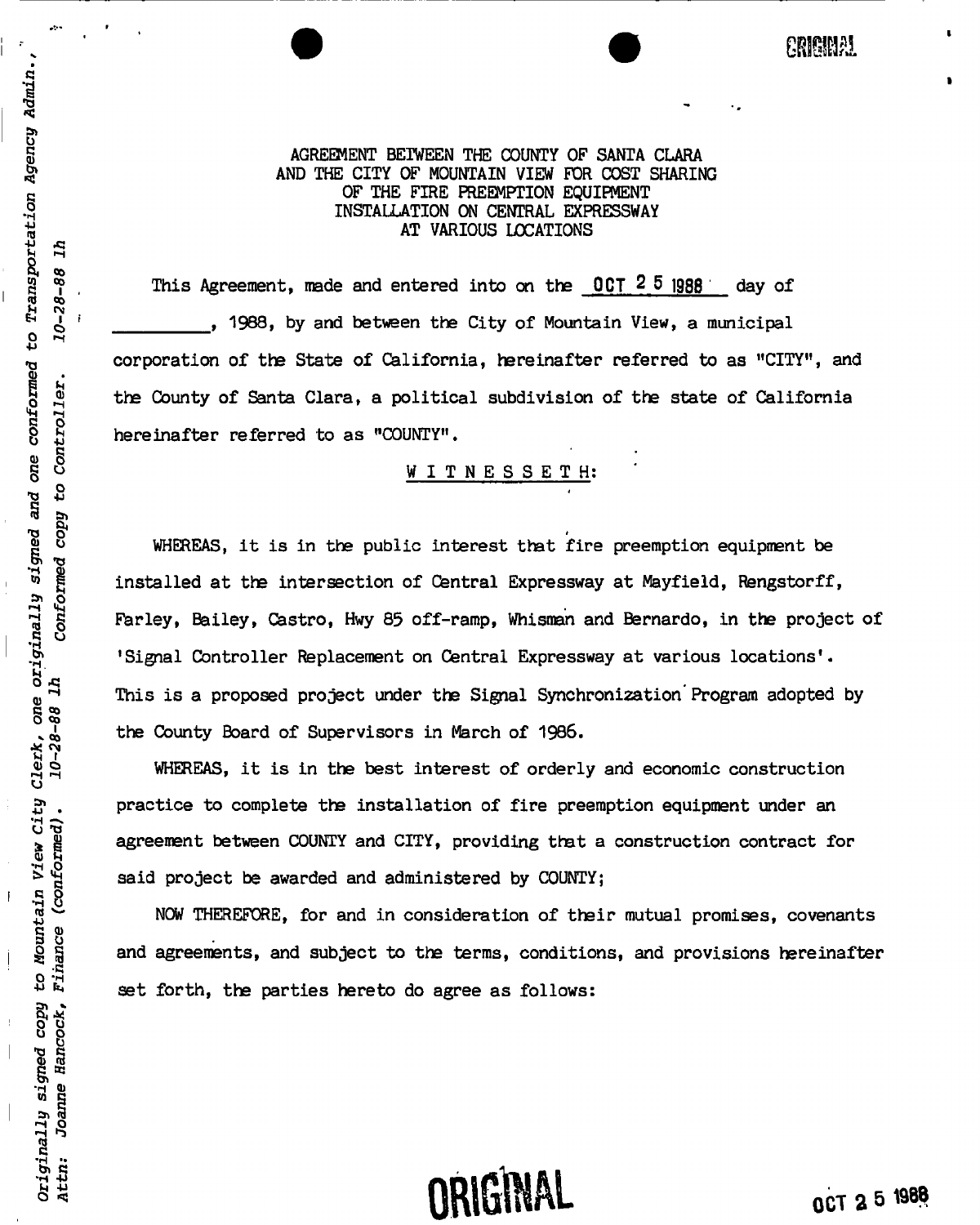### AGREEMEN T

Plans, and Specifications: COUNTY shall prepare plans and specifications for construction of the "Controller Replacement" project to install the fire preemption equipment on Central Expressway at MayfieId, Rengstorff, Farley, Bailey, Castro, Hwy 85 off-ramp, Whisman and Bernardo, hereinafter referred to as "PROJECT". Plans and specifications shall be submitted to CITY for approval for said project. It is understood that said project will be included within a construction contract embracing additional work to which CITY will not be contributing.

 $\overline{\phantom{a}}$ 

ł

- Award of Contract and Construction: COUNTY shall award and administer the construction contract pursuant to the law governing COUNTY and subject to conditions set forth in paragraph *<sup>3</sup><sup>t</sup> 4,* and 5.
- Cost Sharing of Project: CITY agrees to pay as its share of the cost of the project the amount of Sixty Thousand Dollars (\$60,000.00), which amount represents tha estimated construction cost to install the fire preemption equipment at above mentioned intersections. COUNTY agrees to administer the construction contract at no cost to the CITY.
- 4. Payment of Costs: If a construction contract for the project is awarded by ' COUNTY, CITY shall pay to COUNTY the advance deposit, said sum of \$60,000.00 upon demand with the following provisions:
	- a) Maximum CITY Participation. CITY'S share of total construction costs shall not exceed Sixty Thousand Dollars (\$60,000.00) for said project.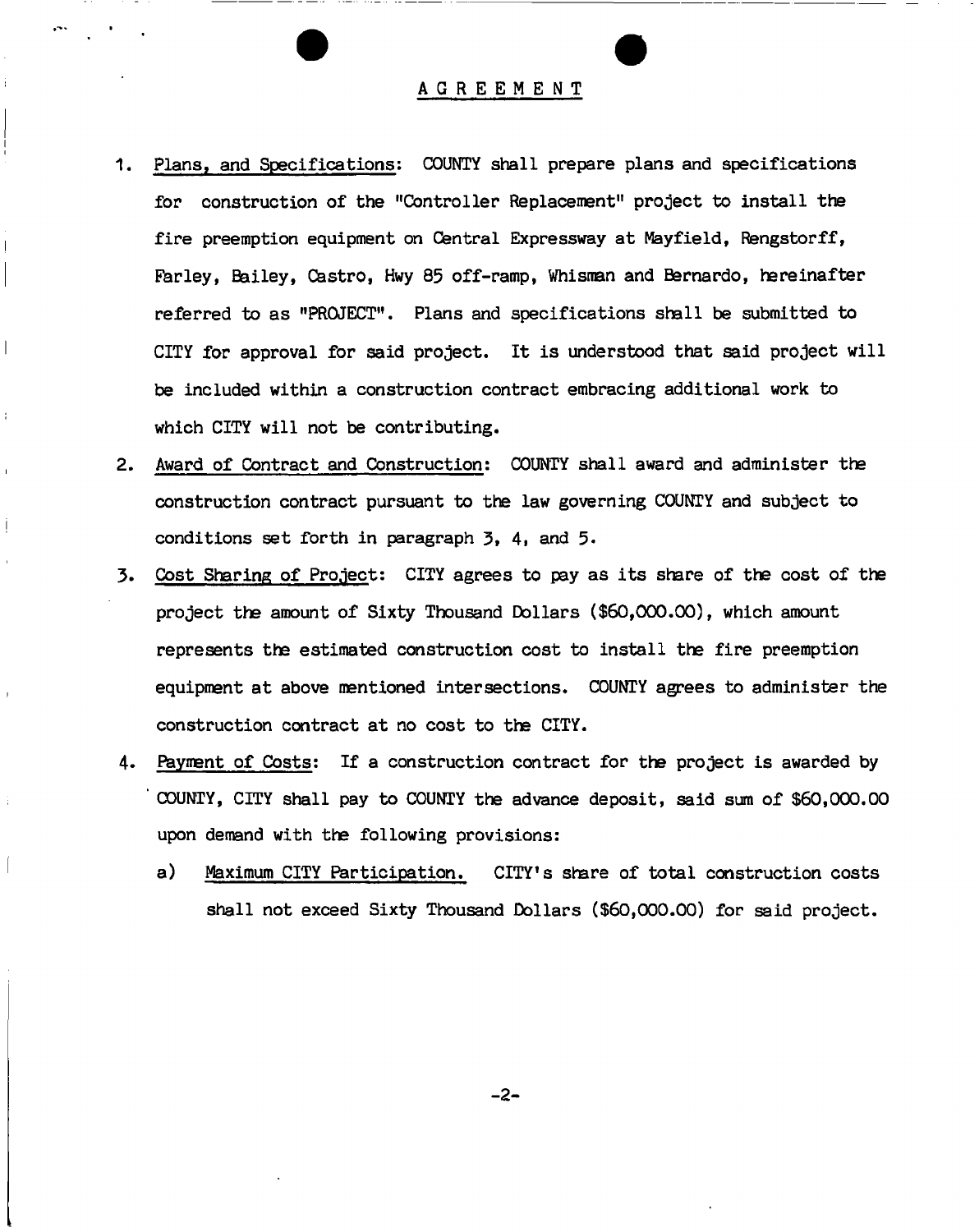- b) Records and Accounts. COUNTY shall keep, maintain and render available for inspection by CITY or its authorized representatives, records and books which will provide a complete and accurate account of all costs, fees and expenditures made by COUNTY on construction of said project.
- c) Termination. This agreement shall terminate on September 30, 1988, if COUNTY has not awarded a contract for construction of said project prior to that date.
- d) Final Accounting. Upon completion of the project, COUNTY shall pay the cost for the fire preemption equipment item which will be included in the final construction costs of said project and shall prepare and furnish to CITY a final accounting of the total costs of said project. Said accounting shall show the final total construction costs of said project in its entirety.
- e) Adjustment of Costs. If the final accounting of the project indicates prepayment received by COUNTY from CITY exceeds the CITY's share of the construction costs, as set forth herein, the COUNTY shall return the difference to CITY.
- 5. Operation and Maintenance: Upon completion of the PROJECT construction and acceptance by COUNTY, COUNTY shall operate and maintain the fire preemption equipment installed at these intersections, at no cost to the CITY.

**-3-**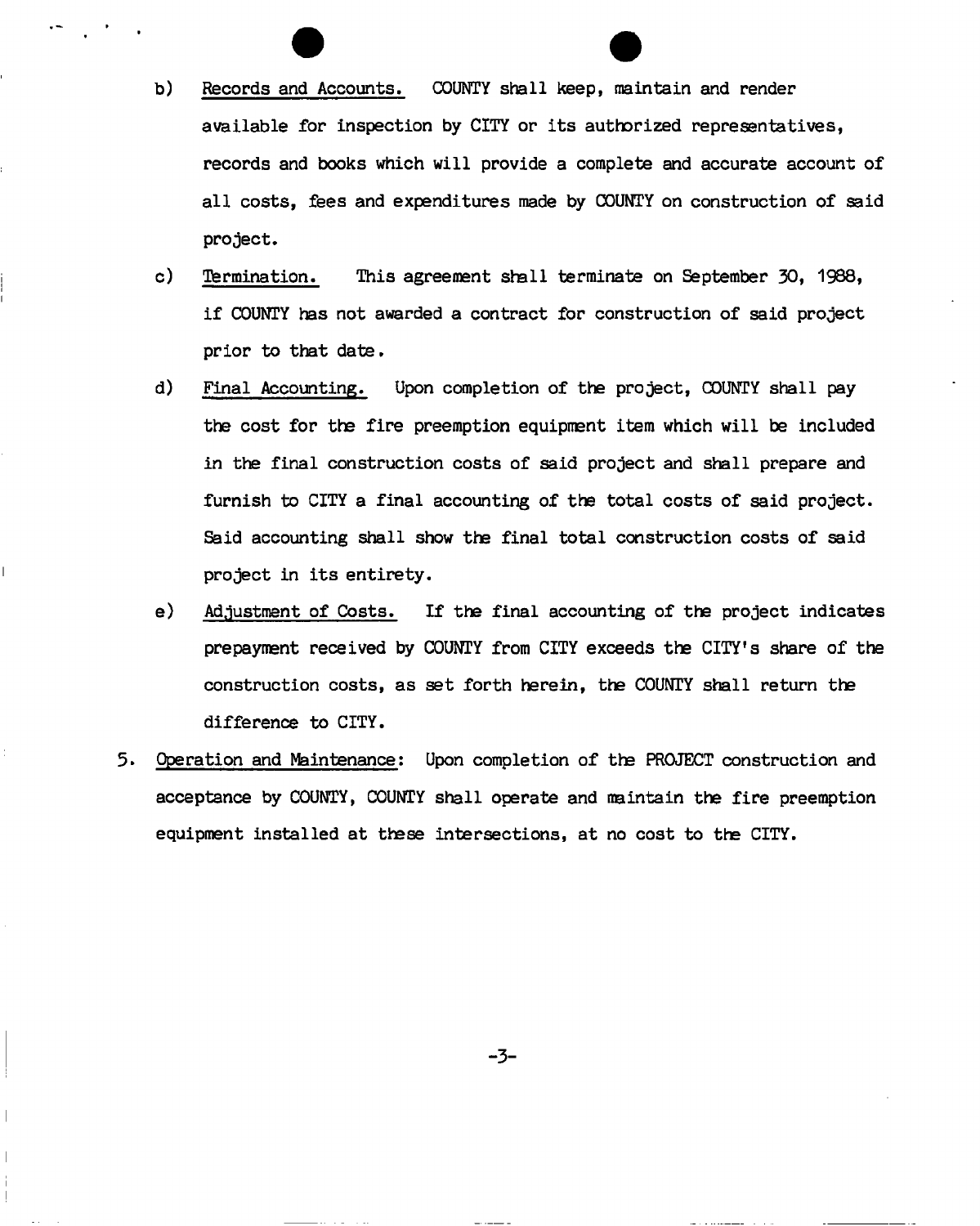- 6. Mutual Indemnification: Hold Harmless: It is mutually understood and agreed:
	- a) That neither COUNTY nor any officer or employee thereof, shall be responsible for any damage or liability occurring by reason of anything done or omitted to be done by CITY under or in connection with any work, authority or jurisdiction delegated to CITY under this Agreement-It is also understood and agreed that, pursuant to Government Code Section 895.4, CITY shall fully indemnify, defend and hold COUNTY harmless from any liability imposed for injury (as defined by Government Code Section 810,8) occurring by reason of anything done or omitted to be done by CITY under this Agreement or in connection with any work, authority or jurisdiction delegated to CITY under this Agreement.

 $\mathbf{r}$ 

b) That neither CITY, nor any officer or employee ttereof, shall be responsible for any damage or liability occurring by reason of anything done or omitted to be done by COUNTY under or in connection with any work, authority or jurisdiction delegated to COUNTY under this Agreement. It is also understood and agreed that, pursuant to Government Code Section 895-4, COUNTY shall indemnify and hold CITY harmless from any liability imposed for injury (as defined by Government Code Section 810.8) occurring by reason of anything done or omitted to be done by COUNTY under this Agreement or in connection with any work, authority or jurisdiction delegated to COUNTY under this Agreement.

**-4-**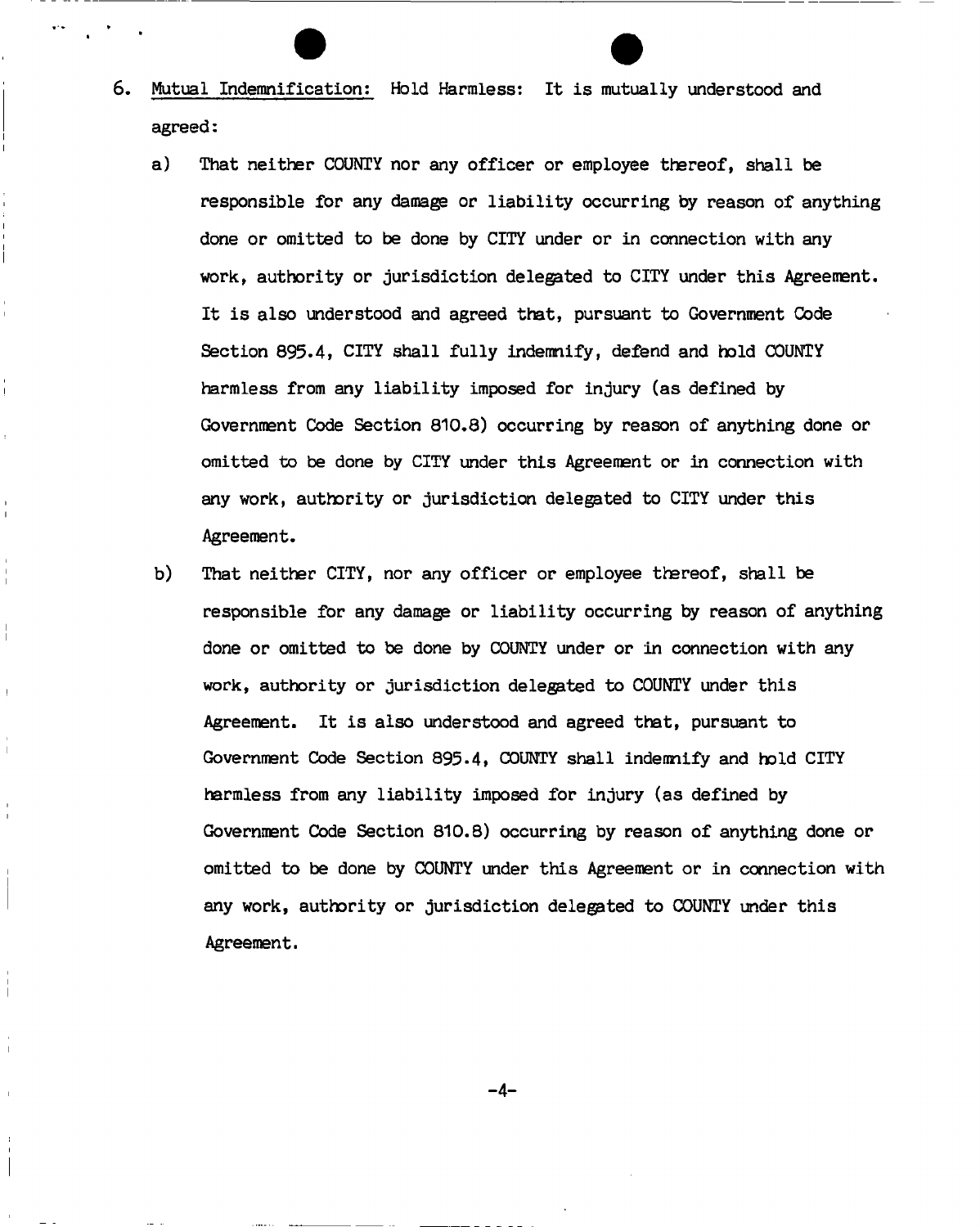IN WITNESS WHEREOF, the parties hereto have executed this Agreement the day and year first herein above set forth.

 $\mathcal{F}(\mathbf{y},\mathbf{y})$ 

 $\ddot{\phantom{a}}$ 

APPROVED AS TO FORM: CITY OF MOUNTAIN VIEW, a municipal corporation

Acting

Caylance "CITY"

*lUZ\** 

torney City Attorney **City Clerk** 

APPROVED AS TO FORM AND LEGALITY

**County** 

**ATTERST** 

DONALD M. RAINS, Clerk Board of Supervisors

APPROVED AS TO CONTENT:

**WORKS DIRECTOR** 

COUNTY OF SANTA CLARA, a political subdivision of the State of California

C By Chairper Boapy of OCT 2 5 1988 Supervi⁄sors **"COUNTY" ZOE LOFGREN** 

wky25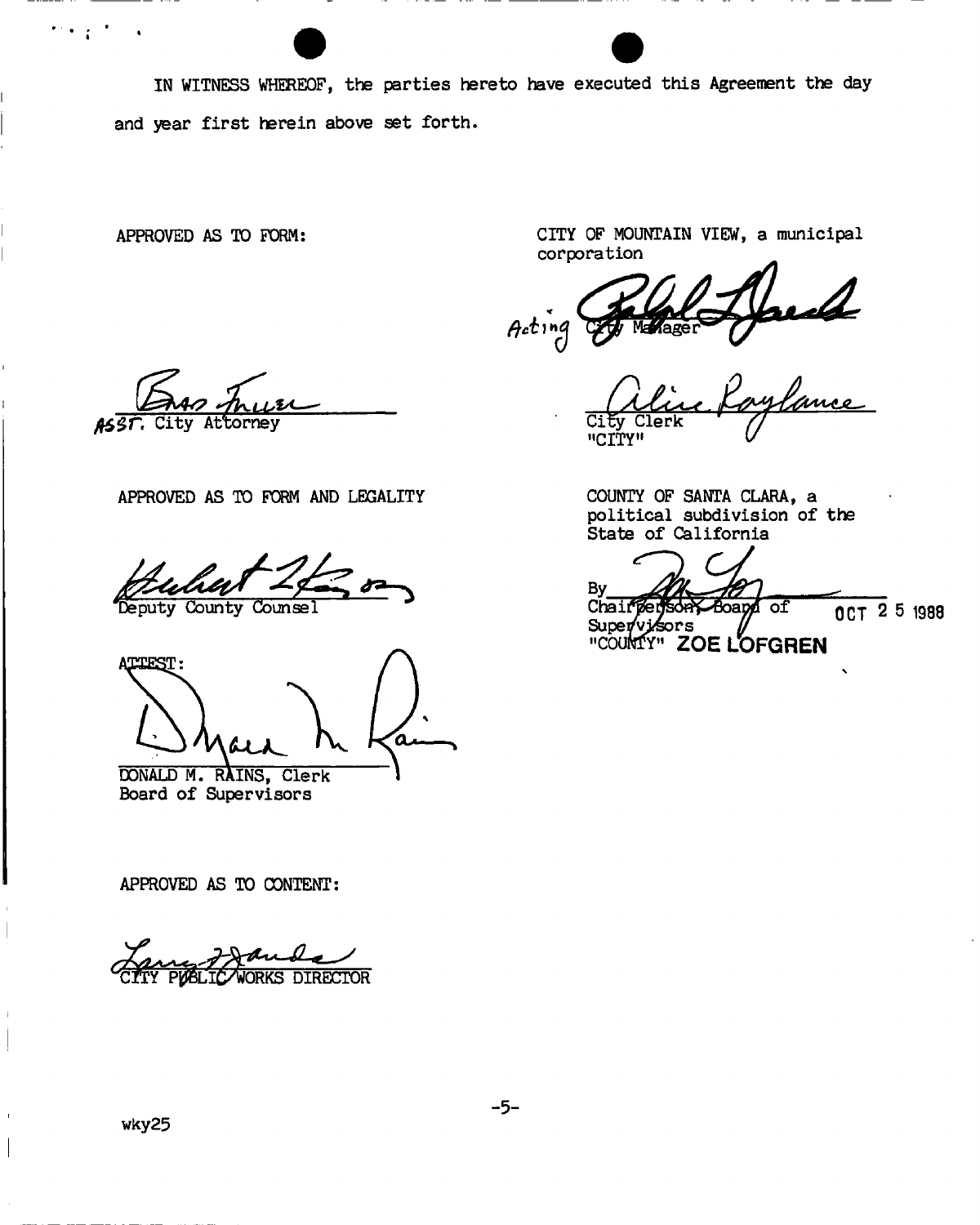THIS IS FOR YOUR STARS ENTRY AND TRANSMITTAL TO **SAULT AND TRANSMITTAL TO** 30B NO. *J*  FINANCE.

# **BOARD OF SUPERVISORS**  COUNTY OF SANTA CLARA

DATE: October 28, 1988

The following Agreement was approved by the Board of Supervisors at a meeting held on October 25, 1988, Item No. 4.

PROJECT TO BE CHARGED: Cost sharing of fire preemption equipment Installation on Central Expressway at various location.

FOR THE AMOUNT OF \$(See Agreement)

CONTRACTOR: City of Mountain View.

COMPLETION DATE: September 30, 1988 1f County has not awarded a contract for construction prior to that date.

BUDGET ITEM: **(FOR CONTROLLER'S USE)** 

Deputy Clerk

Lisa Hope

**CC — CONTROLLER** 

**CC — FILE** 

ŕ

**CC — ORIGINATING DEPARTMENT**-TRANSPORTATION AGENCY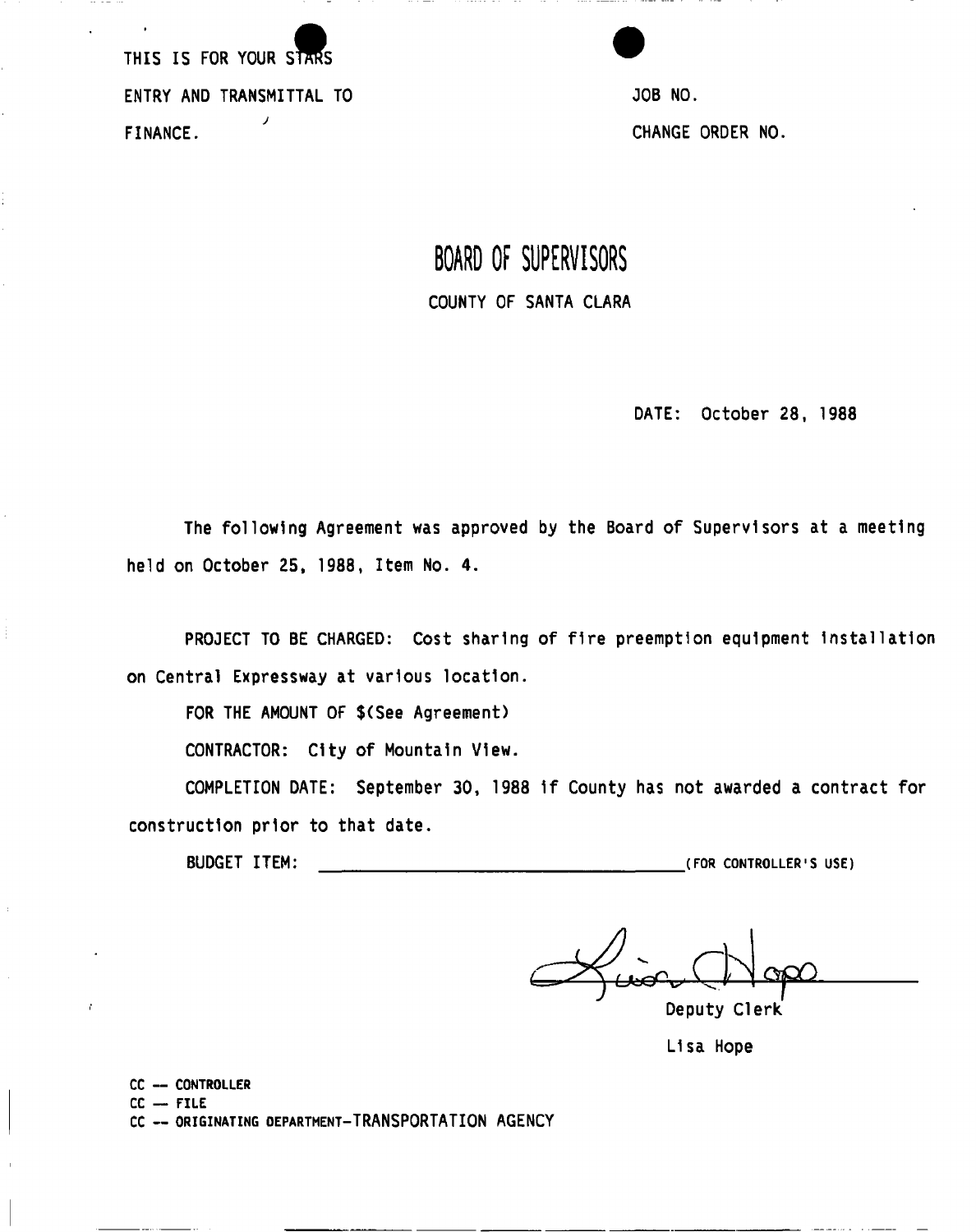



OFFICE OF THE BOARD OF SUPERVISORS AND THE SOLETING THE BOARD MEMBERS OF THE BOARD County Government Center, East Wing Susanne Wilson, District 1 70 West Hedding Street San Jose, California 95110 (408) 299-4321

Zoe Lofgren, District 2 Thomas L. Legan, District 3 Rod Diridon, District 4 Dianne McKenna, District 5

October 28, 1988

Alice Roylance, City Clerk City of Mountain View P.O. Box 7540 Mountain View, CA 94039

Dear Ms. Roylance:

SUBJECT: Agreement relating to cost sharing of fire preemption equipment Installation on Central Expressway at various locations

Enclosed you will find one fully executed copy of the subject Agreement between the County of Santa Clara and the City of Mountain View. The Board of Supervisors, at Its regularly scheduled meeting on October 25, 1988, approved this Agreement on behalf of the County.

The enclosed 1s for your records.

Very truly yours,

BOARD OF SUPERVISORS DONALD M. RAINS, CLERK

lose ر مر Lisa Hope

Deputy Clerk

DMR:lh

Enclosure

cc: Transportation Agency Administration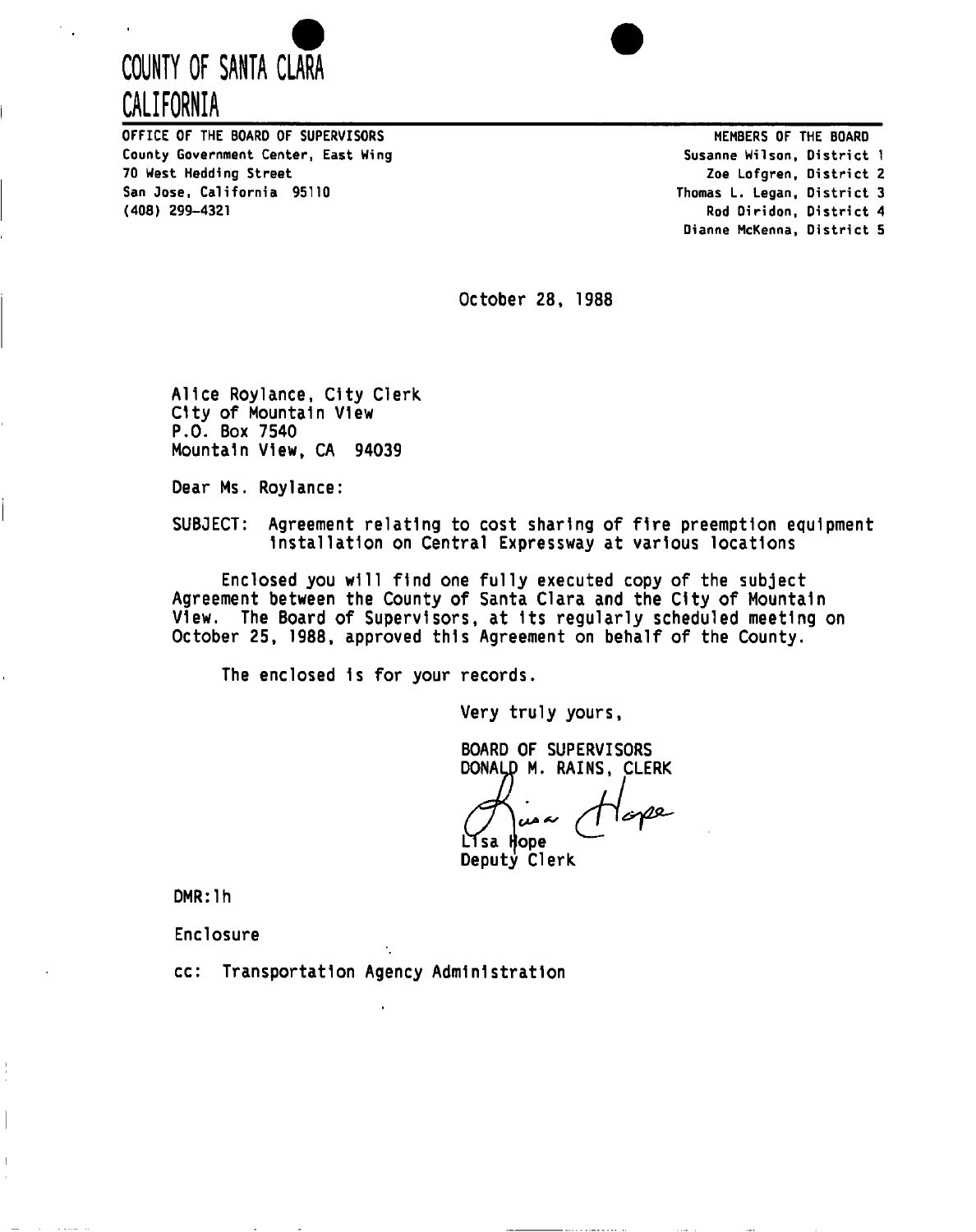| <b>County of Santa Clara</b>                                       |                                    |                                                                                                                                                                                                                                                                                                                                                                                                                             | 1555 Berger Drive<br>San Jose, California 95112 |
|--------------------------------------------------------------------|------------------------------------|-----------------------------------------------------------------------------------------------------------------------------------------------------------------------------------------------------------------------------------------------------------------------------------------------------------------------------------------------------------------------------------------------------------------------------|-------------------------------------------------|
| <b>California</b>                                                  | TRANSMITTAL MEMORANDUM             |                                                                                                                                                                                                                                                                                                                                                                                                                             |                                                 |
| Prepared by Yeung                                                  | Page 1 of 3                        |                                                                                                                                                                                                                                                                                                                                                                                                                             | S.D. 5                                          |
| Reviewed by<br><b>Brugel</b>                                       |                                    |                                                                                                                                                                                                                                                                                                                                                                                                                             |                                                 |
| Submitted by Redding                                               |                                    | DATE: October 3, 1988                                                                                                                                                                                                                                                                                                                                                                                                       |                                                 |
| APPROVED: DIRECTOR                                                 |                                    |                                                                                                                                                                                                                                                                                                                                                                                                                             |                                                 |
| TRANSIT DISTRICT BOARD:                                            |                                    |                                                                                                                                                                                                                                                                                                                                                                                                                             |                                                 |
| COUNTY BOARD OF SUPERVISORS: Agenda Date October 25, 1988 Item No. |                                    |                                                                                                                                                                                                                                                                                                                                                                                                                             |                                                 |
| Transportation Commission:                                         | Agenda Date                        |                                                                                                                                                                                                                                                                                                                                                                                                                             | <b>Example 2018</b> 1 tem No. 2020              |
| SUBJECT:                                                           | " LOCATIONS (MAYFIELD TO BERNARDO) | SCOTTY A. BRUCE, Deputy Director, Design and Construction<br>AGREEMENT BETWEEN THE COUNTY OF SANTA CLARA AND THE CITY OF<br>MOUNTAIN VIEW FOR COST SHARING OF THE FIRE PREEMPTION<br>EQUIPMENT INSTALLATION ON CENTRAL EXPRESSWAY AT VARIOUS                                                                                                                                                                                |                                                 |
| RECOMMENDED ACTION:<br>Approve the attached agreement.             |                                    | APPROVED BY THE BOARD OF SUPERVISO<br>OF SANTA CLARA COUNTY ULL 2<br>DONALD M. RAINS Clerk of the Board                                                                                                                                                                                                                                                                                                                     |                                                 |
|                                                                    |                                    |                                                                                                                                                                                                                                                                                                                                                                                                                             | <b>Deputy Clerk</b>                             |
| FISCAL IMPLICATIONS:<br>is not to exceed \$60,000.00.              |                                    | The estimated cost of the Fire Preemption Equipment installation                                                                                                                                                                                                                                                                                                                                                            |                                                 |
|                                                                    |                                    | The City's share under this agreement will reimburse the County<br>for the entire cost of the Fire Preemption Equipment installation.<br>The equipment is being installed under the existing Central Expressway<br>signal synchronization contract, funded Account #606-0023-6435-2901.                                                                                                                                     |                                                 |
|                                                                    |                                    | This equipment was part of the original bid amount and no<br>additional costs will be incurred as a part of this agreement.                                                                                                                                                                                                                                                                                                 |                                                 |
| REASONS FOR RECOMMENDATION:                                        |                                    |                                                                                                                                                                                                                                                                                                                                                                                                                             |                                                 |
| preemption equipment at the above locations.<br>1906 REV 5/84      |                                    | The City of Mountain View desires to install Fire Preemption<br>Equipment on Central Expressway at various locations (Mayfield to<br>Bernardo Avenue). Such installation will be included in the project<br>of Signal Controllers Replacement on Central Expressway at various<br>location under the Signal Synchronization Program. It is in the<br>interest of the County of Santa Clara to accommodate the proposed fire |                                                 |
|                                                                    | An Edda Obbortunity Employer       |                                                                                                                                                                                                                                                                                                                                                                                                                             | TOCT 2 5 1988                                   |

1990年,1990年,1990年,1990年,1990年,1990年,1990年,1990年,1990年,1990年,1990年,1990年,1990年,1990年,1990年,1990年,1990

 $\begin{array}{c} 1 \\ 1 \\ 1 \\ 1 \end{array}$ 

 $\frac{1}{2}$ 

 $\frac{1}{1}$ 

 $\frac{1}{1}$ 

 $\begin{bmatrix} 1 & 0 & 0 \\ 0 & 1 & 0 \\ 0 & 0 & 0 \\ 0 & 0 & 0 \\ 0 & 0 & 0 \\ 0 & 0 & 0 \\ 0 & 0 & 0 \\ 0 & 0 & 0 \\ 0 & 0 & 0 \\ 0 & 0 & 0 \\ 0 & 0 & 0 \\ 0 & 0 & 0 \\ 0 & 0 & 0 \\ 0 & 0 & 0 & 0 \\ 0 & 0 & 0 & 0 \\ 0 & 0 & 0 & 0 \\ 0 & 0 & 0 & 0 \\ 0 & 0 & 0 & 0 & 0 \\ 0 & 0 & 0 & 0 & 0 \\ 0 & 0 & 0 & 0 & 0 \\ 0 &$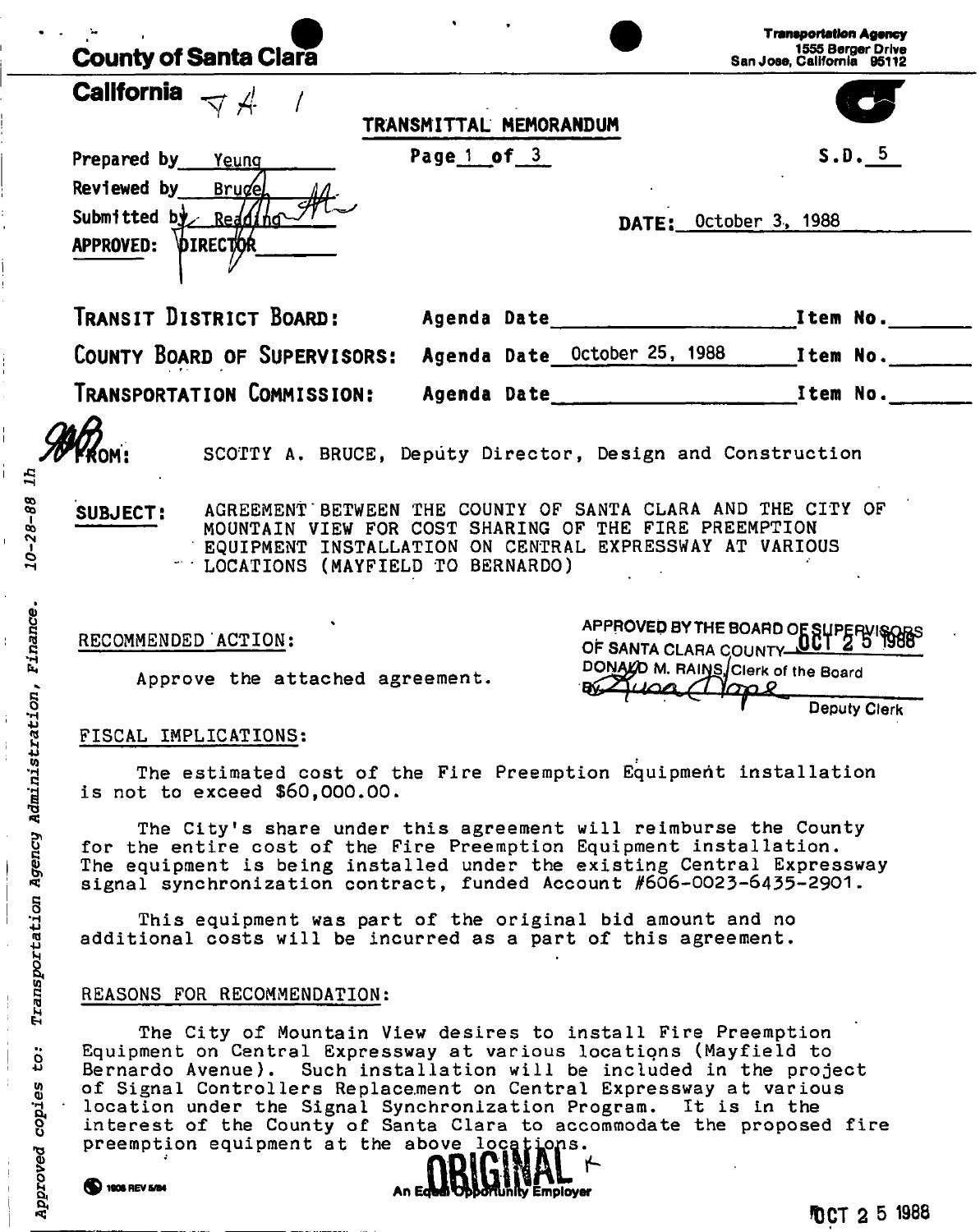**Page 2 of 3** 

**DATE; October 3, 1988** 

## **TRANSIT DISTRICT BOARD AGENDA DATE:**

#### **COUNTY BOARD OF SUPERVISORS AGENDA DATE: October 18, 1988**

### **TRANSPORTATION COMMISSION AGENDA DATE:**

SUBJECT: AGREEMENT BETWEEN THE COUNTY OF SANTA CLARA AND THE CITY OF MOUNTAIN VIEW-FOR COST SHARING OF THE FIRE FREEMPTION<br>FOUTPMENT INSTALLATION ON CENTRAL EXPRESSWAY AT VARIOU . EQUIPMENT INSTALLATION ON CENTRAL EXPRESSMAT AT VARIOUS LOCATIONS (MAYFIELD TO BERNARDO).

#### BACKGROUND:

The Cost Sharing Agreement was prepared by the County of Santa Clara. The agreement has been "approved as to form and legality" by the County Counsel's Office and the City Attorney of Mountain View.

The Signal Controllers Replacement project was advertised in April of 1988, and awarded on July 12 of this year to the low bidder for \$611,761.00. The project is anticipated to be completed by May 1989. The Fire Preemption Equipment installation has been included in the bid item under this project. The bid amount for the complete installation with anticipated supplemental work was estimated not to exceed \$60,000.00.

This project is a Federal Aid Urban (FAU) project with a reimbursement of 100% to the County under the Federal Aid for Urban Roads Assistance Program. The installation of Fire Preemption Equipment is desired by the City of Mountain View and the FHWA will not participate in these costs on this project.

The Agreement will be approved by the City of Mountain View and will provide for the sharing of cost attributable to the County of Santa Clara administered project.

#### CONSEQUENCES OF NEGATIVE ACTION;

A negative action will delete the work item of Fire Preemption Equipment installation from the current Central Expressway Signal Controllers Replacement project. The City of Mountain View will not have the benefit for the City's improvement.

للمناطب المتعاقلة والمستعدد